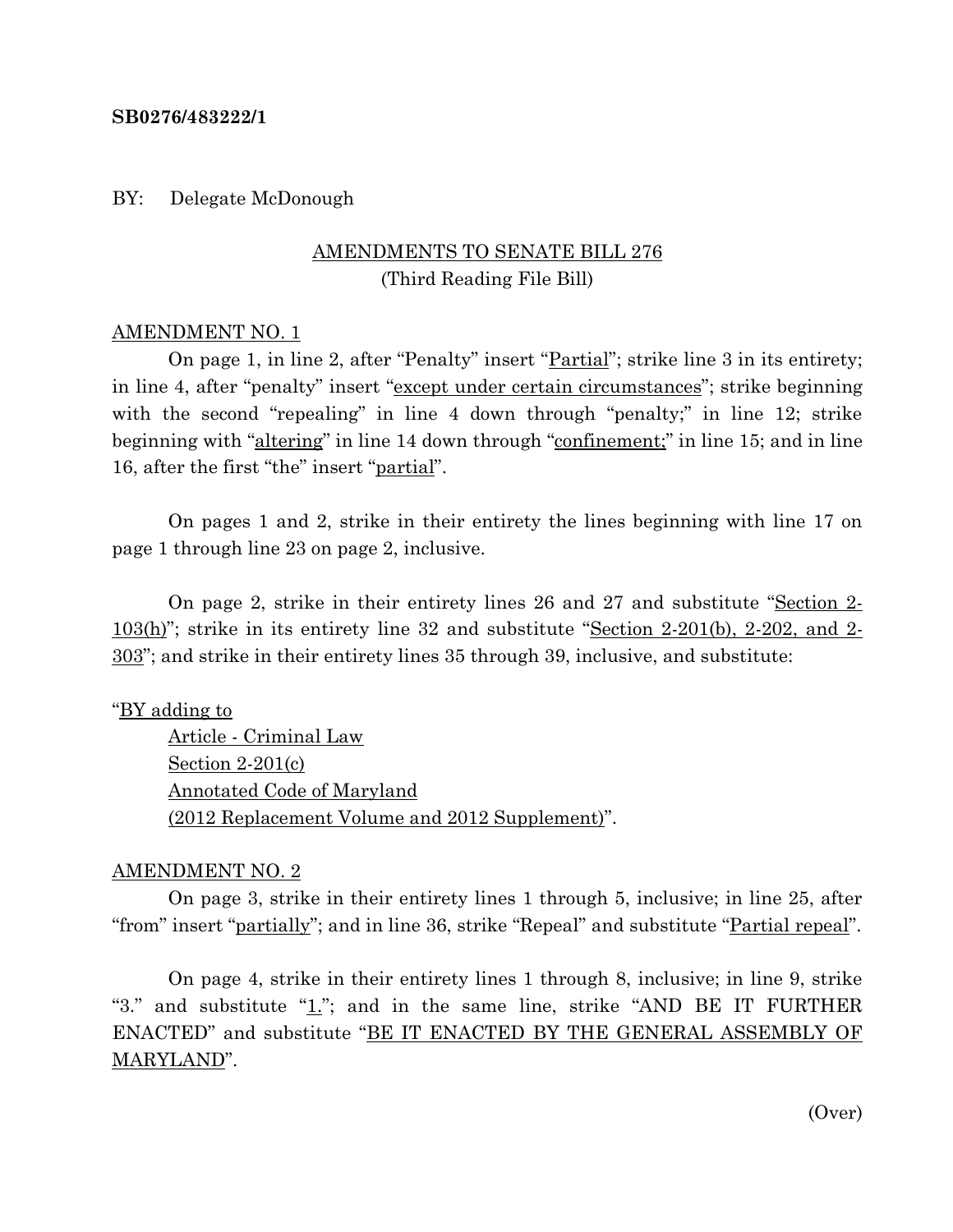## **SB0276/483222/1 MCDONOUGH Amendments to SB 276 Page 2 of 3**

On pages 4 through 10, strike in their entirety the lines beginning with line 11 on page 4 through line 20 on page 10, inclusive.

On page 11, in line 16, strike "A" and substitute "**SUBJECT TO SUBSECTION (C) OF THIS SECTION, A**"; after line 24, insert:

# "**(C) A PERSON WHO COMMITS MORE THAN ONE MURDER IN THE FIRST DEGREE ARISING OUT OF THE SAME INCIDENT MAY BE SENTENCED TO DEATH IN COMPLIANCE WITH § 2-202 OF THIS SUBTITLE AND SUBTITLE 3 OF THIS TITLE.**";

in line 25, strike the bracket; in line 26, after "degree" insert "**UNDER § 2-201(C) OF THIS SUBTITLE**"; strike beginning with the colon in line 29 down through "(i)" in line 30; and in line 30, strike "and".

On page 12, strike in their entirety lines 1 and 2; strike beginning with "with" in line 3 down through "title," in line 4; and in line 5, strike "with respect to  $\S$  2- $303(g)(1)(i)$  of this title,".

On page 13, in lines 10 and 20, in each instance, strike the bracket; and strike in their entirety lines 11 through 19, inclusive.

On page 15, strike in their entirety lines 15 through 18, inclusive; and in lines 19, 22, and 24, strike "(iii)", "(iv)", and "(v)", respectively, and substitute "**(II)**", "**(III)**", and "**(IV)**", respectively.

On pages 16 and 17, strike in their entirety the lines beginning with line 13 on page 16 through line 9 on page 17, inclusive.

On page 16, strike beginning with "any" in line 11 down through "exists" in line 12 and substitute "**A DETERMINATION HAS BEEN MADE**"; and in line 12, strike the